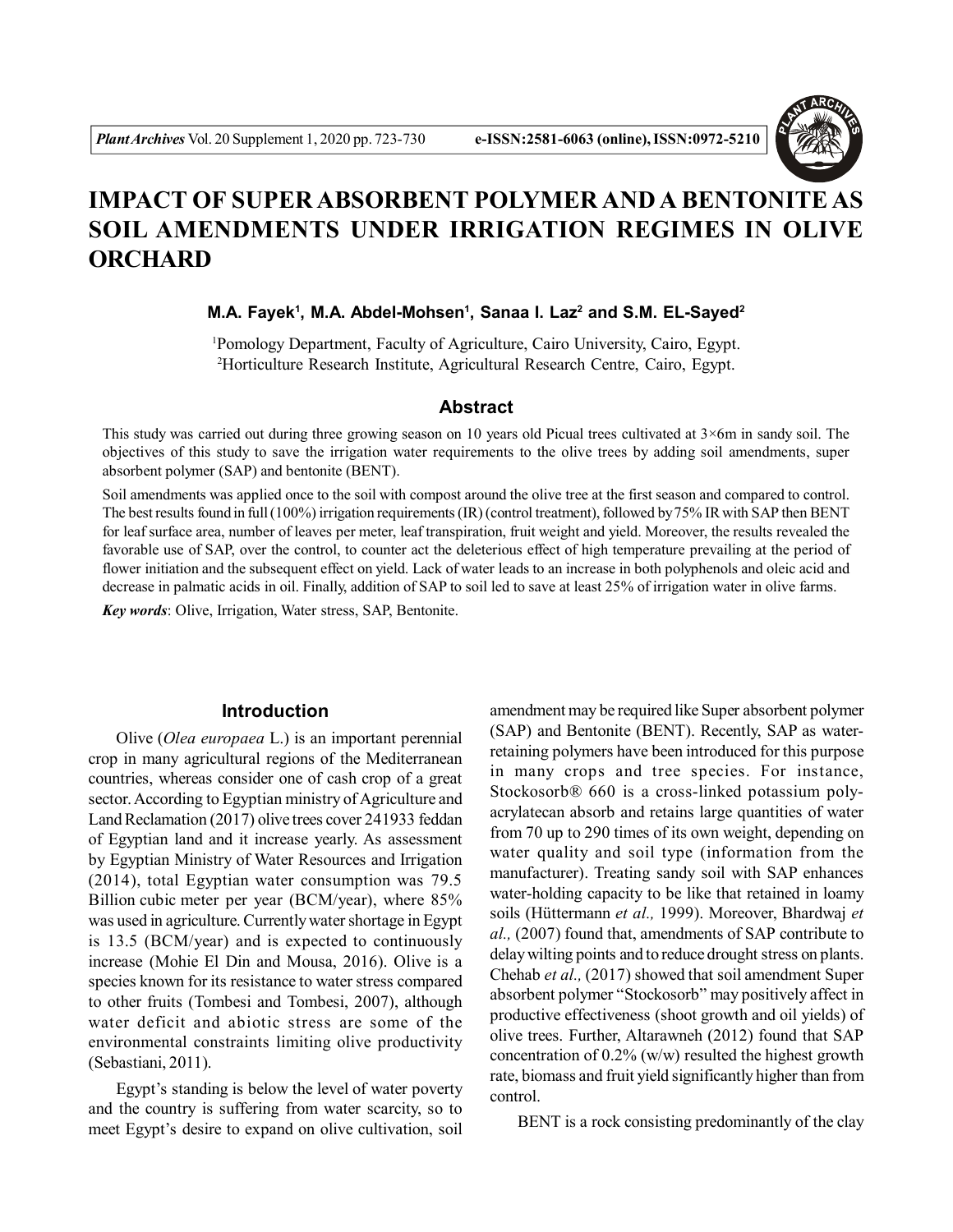mineral montmorillonite has been recognized as a very good material for the improvement of coarse textured soils in different parts of the world. BENT has an ability to absorb large quantities of water with an accompanying increase in volume of as much as 12-15 times its dry bulk and a high cation exchange capacity (Adamis *et al.,* 2005). However, Bentonite application improved growth and yield of vegetable crops (Croker *et al*., 2004). Ding *et al*., (2009) reported that the special properties of bentonite were due to its ability to form thixotropic gels with water, which is the ability to absorb large quantities of water and negative charge on its surface, which led to a high cation exchange capacity.

The objective of the study was to quantify the growth, fruit, yield and oil quality response of Picual olive trees to the degree of water deficit and the impact of two soil amendments in this concern.

# **Material and Methods**

#### **Field experiment**

The present study was conducted throughout the three growing seasons (2015/ 2016, 2016 /2017 and 2017/ 2018) to assess the impact of both Superabsorbent polymers (SAP) and Bentonite (BENT) on soil hydraulic properties to increase the tolerance of Picual olive trees to deficit irrigation.

The study was conducted in a drip irrigation olive farm located at Cairo-Alexandria desert road about 64 kilometer distance from Cairo. The trees were 10 years old, propagated by leafy cutting with  $3\times 6m$  spacing in sandy soil and using groundwater. The characteristics of soil and irrigation water were determined in 2015 and presented in tables 1 and 2.

**Table 1:** Chemical and Mechanical characteristics of the tested soil sample collected from the experimental area (2015).

| рH   | E.C.         |     | <b>Soluble cations</b>       |                                  |                            |                         |                 |                  | <b>Soluble anions</b> |                 |  |
|------|--------------|-----|------------------------------|----------------------------------|----------------------------|-------------------------|-----------------|------------------|-----------------------|-----------------|--|
|      | $1:2.5$ ds/M |     |                              | $(\text{meq}/100g \text{ soil})$ |                            |                         |                 | (meq/100g soil)  |                       |                 |  |
|      | (1:5)        |     | $ Ca^{++} Mg^{++} Na^+ K^+ $ |                                  |                            | Co <sub>2</sub>         |                 | Hco <sub>2</sub> | $Cl^-$                | So <sub>4</sub> |  |
| 7.12 | 0.56         | 1.8 | 0.7                          | 2.5                              | 0.2                        |                         |                 | 0.29             | 4.51                  | 0.4             |  |
|      |              |     |                              |                                  |                            | Mechanical analysis (%) |                 |                  |                       |                 |  |
|      | Coarse       |     | Fine                         |                                  | <b>Silt</b><br><b>Clay</b> |                         | <b>Textural</b> |                  |                       |                 |  |
|      | sand %       |     | sand %                       |                                  | $\frac{6}{9}$              | $\frac{0}{0}$           |                 | classes          |                       |                 |  |
|      | 38.4         |     |                              | 13.0                             | 5.3                        |                         | Sandy Soil      |                  |                       |                 |  |

**Table 2:** Chemical and Mechanical characteristics of the tested soil sample collected from the experimental area.

| рH             | E.C.  | 1 E.C. |                          | <b>Soluble cations</b>                                   |  |     |   | <b>Soluble anions</b> |        |     |  |
|----------------|-------|--------|--------------------------|----------------------------------------------------------|--|-----|---|-----------------------|--------|-----|--|
| $2.5:1$   ds/M |       | ppm    |                          | (mq/L)                                                   |  |     |   | (mq/L)                |        |     |  |
|                | (1:5) |        | $\cdot$ Ca <sup>++</sup> | $\mathbf{K}^{\!+}$<br>$Na+$<br>$\mathbf{M} \mathbf{g}^+$ |  |     |   | $ Co^{-} Hco^{-} $    | $Cl^-$ | So. |  |
| 7.99           |       |        |                          |                                                          |  | 095 | - | 2.40                  |        |     |  |

|                                  |  | <b>Table 3:</b> Strategies of the irrigation requirements applied |  |
|----------------------------------|--|-------------------------------------------------------------------|--|
| during experiments based on ETO. |  |                                                                   |  |

| Quantity      | 100           | 75            | 50            |
|---------------|---------------|---------------|---------------|
| <b>Months</b> | $\frac{6}{9}$ | $\frac{6}{9}$ | $\frac{6}{9}$ |
| January       | 87            | 65            | 43            |
| February      | 102           | 76            | 51            |
| March         | 146           | 110           | 73            |
| April         | 229           | 172           | 114           |
| May           | 486           | 364           | 243           |
| June          | 602           | 451           | 301           |
| July          | 608           | 456           | 304           |
| August        | 554           | 415           | 277           |
| September     | 395           | 296           | 198           |
| October       | 246           | 185           | 123           |
| November      | 91            | 68            | 46            |
| December      | 74            | 55            | 37            |
| Total         | 3619          | 2714          | 1809          |

#### **Treatments**

The ETo value was calculated using the metrological conditions data prevailing at El-Khatatba, Where the method of Penman Monteith was used to calculate ET crop for Picual olive trees under this region during 2015 through 2018. seasons of study using CROPWAT model (Smith, 1991). The Estimated crop irrigation requirement (IR), was calculated by the same methodology adopted by many studies (Farag *et al.,* 2017) and the average was presented in table 3.

IR=  $Kc \times ETo \times LF \times IE \times R \times Area$  (Feddan)/1000.

IR: Irrigation requirements (m<sup>3</sup>/fed), Kc: Crop coefficient, ETo: Reference Crop Evapotranspiration (mm/day),  $LF =$  Leaching Fraction (assumed 20% of irrigation water), IE: Irrigation efficiency of the irrigation system in the field (assumed 85% of the total applied), R: Reduction factor, Area: the irrigated area the irrigated area (one feddan =  $4200 \text{ m}^2$ ), 1000= to convert from liter to cubic meter.

Three levels of irrigation were applied under three irrigation regimes, full non-stressed "control" 100% and regulated deficit irrigation 50% and 75% level of irrigation requirements. With added soil amendments Superabsorbent polymer (SAP) and Bentonite (BENT), in a powdered form. The SAP used in this study was Stockosorb 660 (granular type, cross-linked poly potassium-co-(acrylic resin polymer)-co-polyacrylamide hydrogel) that was manufactured by Evonik Company. 0.4% (W/

W), *i.e*. 4g/Kg soil (Altarawneh, 2012). While Bentonite was from ICMI Egypt International for Mining and Investment and added at 200 g/Kg soil (Pruangka *et al*., 2012). Both amendments were added in December of the first season then results were tracked during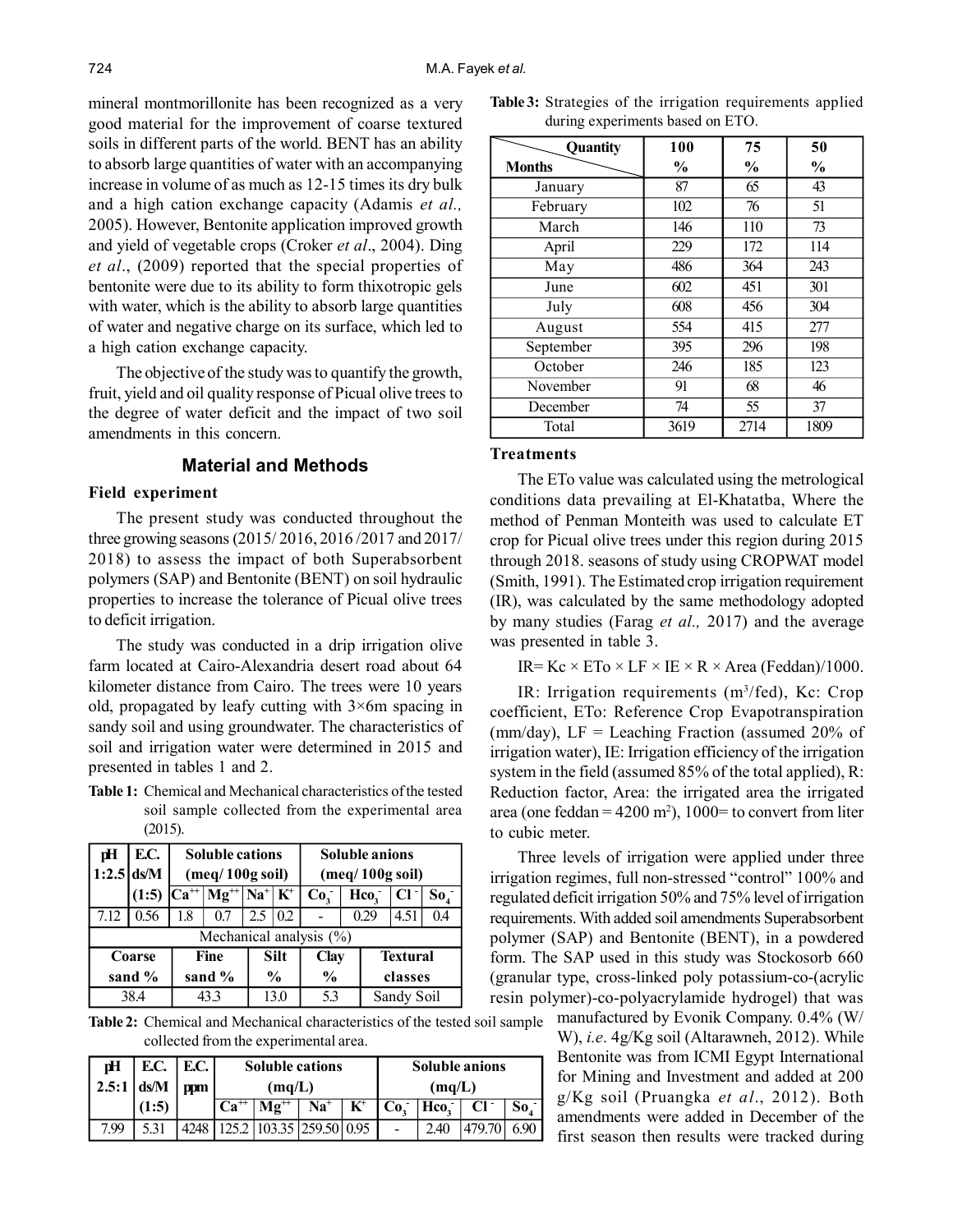| <b>Irrigation</b> |            | Soil Amendments (2016) |         |            | Soil Amendments (2017) |        | Soil Amendments (2018) |             |                    |  |
|-------------------|------------|------------------------|---------|------------|------------------------|--------|------------------------|-------------|--------------------|--|
| level             | <b>SAP</b> | <b>Bent</b>            | Mean    | <b>SAP</b> | <b>Bent</b>            | Mean   | <b>SAP</b>             | <b>Bent</b> | <b>Mean</b>        |  |
| $100\%$           | 132.1 a    | 132.1 a                | 132.1 A | 132.1a     | 132.1 a                | 132.1A | 136.1 a                | 136.1 a     | 136.1A             |  |
| 75%               | 128.6 b    | 123.2c                 | 125.9 B | 128.6b     | 15.7d                  | 22.2B  | 131.8 <sub>b</sub>     | 126.9 c     | 129.4 <sub>B</sub> |  |
| 50%               | 15.7d      | 111.7e                 | 13.7 C  | 125.0c     | 113.2 e                | 19.1C  | 197d                   | 115.5 e     | 117.6C             |  |
| Mean              | 125.5A     | 122.3 B                |         | 128.6A     | 120.4 B                |        | 129.2A                 | 126.2A      |                    |  |

**Table 4:** Effect of irrigation level and soil amendments on Number of leaves per meter.

the three following years. The schedule of applied water regimes was outlined in the following (Table 3).

Each amendment was mixed with compost then added under the emitters of the two lateral lines of drip irrigation system and under upper soil layer to 40 cm depth. The irrigation water levels were applied by install flow-meter and valve to control the applied water quantity.

## **Measurement**

They determined at the harvest date, but number of leaves per meter, leaf surface area and leaf transpiration rate in July.

# **• Number of leaves per meter.**

Was counted on 10 shoots at each replicate and calculated as following:

No. of leaves per meter = 
$$
\frac{Number of leaves \times 100}{\text{Show length}(m)}
$$

# **• Leaf surface area (cm<sup>2</sup> ).**

Samples of 40 adult leaves taken from the middle section of selected shoots at each replicate were taken to determine average leaf surface area according to Ahmed and Morsy (1999) using the following equation

Leaf area =  $0.53$  (length  $\times$  width) + 1.66

# **• Leaf transpiration rate "LT" (mg/cm<sup>2</sup> ).**

LT was determined by using a portable prometer apparatus (model LI-1600 LI-COR, INC.).

# **• Fruit Weight (g)**

Thirty fruits from each tree were randomly selected and used to determine average Fruit weight for each treatment.

# **• Yield (Kg)**

Fruits of each experimented tree were harvested at maturation stage (olive with superficial pigmentation on

less that 50% of the exo-carp) and the average yield was calculated.

# **• Oil content**

 Oil percentage on fresh weight bases was measure for each replicated tree using Soxhlet fat extraction apparatus as described in the AOAC (2000). Olive oil yield calculated by multiplying yield per tree by oil percentage content.

#### **• Oil quality parameter**

Phenols substances which are responsible for stability of olive oil against oxidation were measured colorimetrically at 725nm after the Folin-Ciocalteau reagent to the extract (AOAC, 2000). Also Fatty acid profile of the oil, *i.e.* composition of C16:0 and C18:1 was determined in methyle esters of fatty acids of olive oil using gas chromatography with GC-Capillary column according to the method reported by International Olive Council (2013).

# **• Statistical analysis**

The experiment was arranged in a randomized complete block design with two factors, considering the row as a block replicated three times. The experimental plot of each treatment consisted of three trees, with the central plants used as the experimental unit and two other trees used as borders between treatments, to avoid influence between neighboring treatments. Averages were compared using MSTAT program and the treatment means were compared by using Duncan's Multiple Range Test (Duncan, 1955).

# **Results and Discussion**

**Effect of irrigation level and soils amendments on the following items**

## **• Vegetative growth**

For growth parameter determination the density of

Table 5: Effect of irrigation level and soil amendments on leaf surface area (cm<sup>2</sup>).

| <b>Irrigation</b> |            | Soil Amendments (2016) |        |            | Soil Amendments (2017) |                   | Soil Amendments (2018) |             |             |  |
|-------------------|------------|------------------------|--------|------------|------------------------|-------------------|------------------------|-------------|-------------|--|
| level             | <b>SAP</b> | <b>Bent</b>            | Mean   | <b>SAP</b> | <b>Bent</b>            | <b>Mean</b>       | <b>SAP</b>             | <b>Bent</b> | <b>Mean</b> |  |
| $100\%$           | 8.92a      | 8.92a                  | 8.92A  | 8.70a      | 8.70a                  | 8.70 A            | 8.90a                  | 8.90a       | 8.90 A      |  |
| 75%               | '.76 b     | 7.71h                  | 7.74B  | 7.44 b     | 7.32 <sub>b</sub>      | 7.38 <sub>B</sub> | 7.80 <sub>b</sub>      | 7.76b       | 7.78 B      |  |
| 50%               | .58 b      | 7.16 <sub>b</sub>      | 7.37 B | 7.44 b     | 6.96 <sub>b</sub>      | 7.20B             | 7.55 b                 | 7.16 b      | 7.36B       |  |
| Mean              | 8.09A      | 7.93A                  |        | 7.86A      | $7.66\,\mathrm{A}$     |                   | 8.08 <sub>A</sub>      | 7.94 A      |             |  |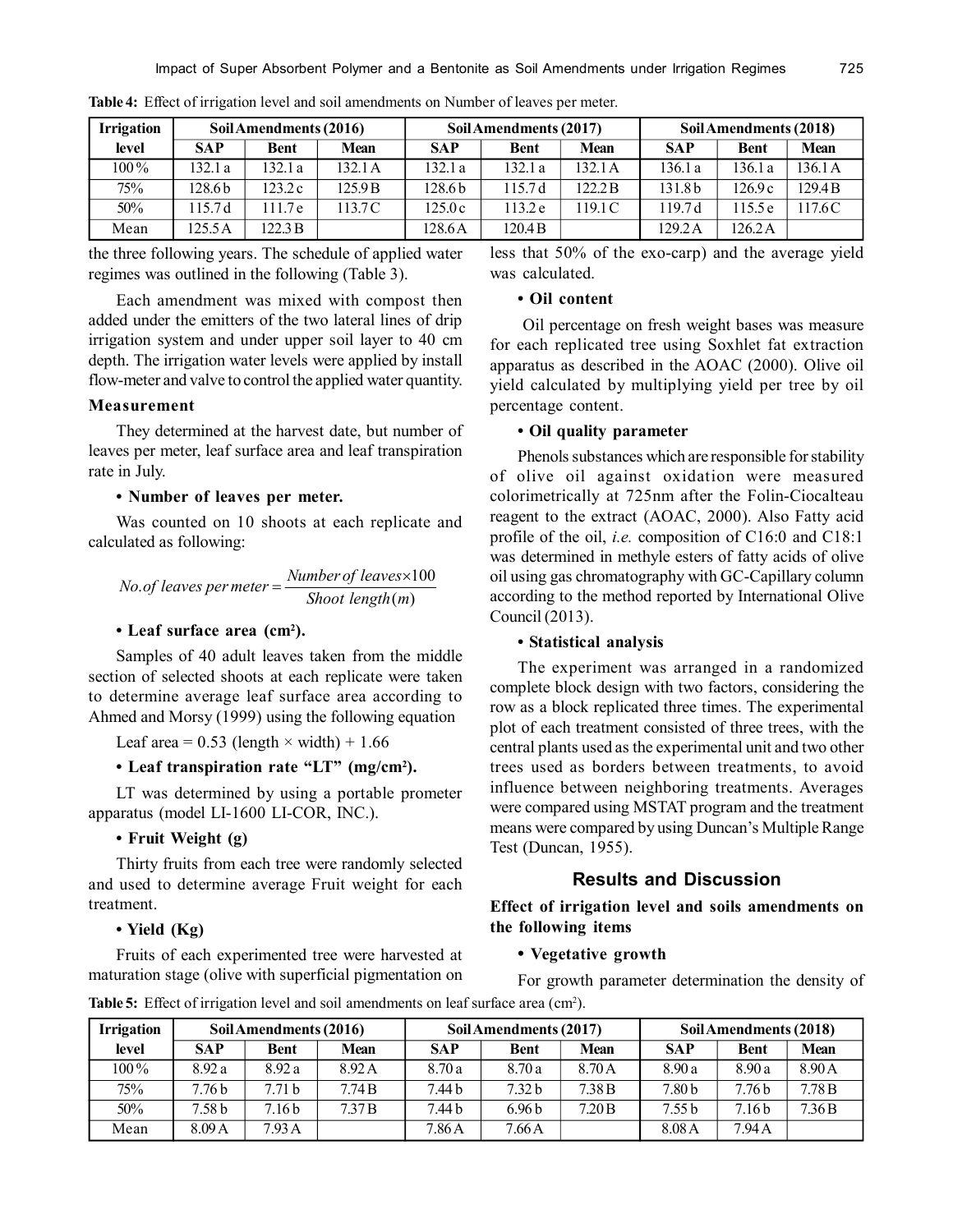| <b>Irrigation</b> |                    | Soil Amendments (2016) |         |                    | Soil Amendments (2017) |             | Soil Amendments (2018) |             |             |  |
|-------------------|--------------------|------------------------|---------|--------------------|------------------------|-------------|------------------------|-------------|-------------|--|
| level             | <b>SAP</b>         | <b>Bent</b>            | Mean    | <b>SAP</b>         | <b>Bent</b>            | <b>Mean</b> | <b>SAP</b>             | <b>Bent</b> | <b>Mean</b> |  |
| $100\%$           | 33.63a             | 33.63a                 | 33.63 A | 32.33a             | 32.33a                 | 32.33 A     | 31.03a                 | 31.03a      | 31.03 A     |  |
| 75%               | 30.41 <sub>b</sub> | 29.17c                 | 29.79 B | 28.91 <sub>b</sub> | 28.54 <sub>b</sub>     | 28.73 B     | 27.41 <sub>b</sub>     | 26.84 bc    | 27.13 B     |  |
| 50%               | 30.24 <sub>b</sub> | 26.49d                 | 28.36 C | 28.27 b            | 26.09c                 | 27.18 C     | 27.37 <sub>b</sub>     | 25.69c      | 26.53 B     |  |
| Mean              | 31.43 A            | 29.76 <sub>B</sub>     |         | 29.84A             | 28.99 B                |             | 28.60 A                | 27.85A      |             |  |

**Table 6:** Effect of irrigation level and soil amendments on leaf transpiration (L.T.R).

leaves per meter and leaf surface area were determine. The number of leaves per meter seemed to be significantly highest by using Full irrigation level, while the lowest irrigation rate achieved a significant lowest number of leaves, the same trend was found at three seasons. Soil amendments, in the average revealed that the highest level of leaves number per meter found with SAP during 2016 and 2017 seasons while no significant value occurred between SAP and BENT through 2018 (Table 4).

The interaction between irrigation level and soil amendments also showed the maximum leaves number per meter under 100% of irrigation requirement, followed significantly by using SAP under 75% of irrigation requirement at three seasons, while the lowest number found with 50% of irrigation levels with BENT additive at the three seasons of study (Table 4).

The highest significant in leaf surface area was recorded with using the full irrigation requirements 100 % followed by 75% and 50 % of irrigation level. In general, there was no significant difference in the area of leaf surface when using any of soil amendments (Table 5). Also, the interaction between treatments revealed the best results with full irrigation requirements, followed by the deficit water treatments. However, using of SAP as a soil amendment resulting in greater leaf surface area than adding BENT especially at 50%, irrigation level without significant differences. This result was detected at the three seasons of study.

The obtained results supported evidenced of Martín-Vertedor *et al.* (2011), as the vegetative growth in olive trees was mainly affected by the level of water supply. However, an improvement of the growth in leaves numbers and leaf area was detected in our study by adding soil amendments. This finding suggested that the tested amendments may enhance growth under both water regimes by improving water statues. In this concern, previous studies revealed that the use of soil amendments increases both saturated and residual water content, water holding capacity and available water content (Adamis *et al.,* 2005, Andry *et al.,* 2009, Dorraji *et al.,* 2010). Also Salim (2013) found that increasing the quantity of applied water reach to significantly highest value in vegetative growth, shoot length and leaf surface area cm<sup>2</sup> in olive tree.

## **• Leaf transpiration rate (L.T.R)**

The leaf physiological characteristics was used to evaluate the response of olive tree to deficit irrigation water and the tested alleviating treatments. The best results of L.T.R obtained from 100% irrigation, followed by 75% irrigation level, while at 50% water level it came in the lowest value (Table 6). However, The interaction between irrigation level and soil amendments reveled that, full irrigation give the best results, followed by SAP with 75% irrigation, whereas the lowest significant value recorded in BENT with 50% irrigation level during the three seasons of study. This may indicate the successful use of SAP as soil improves to enhance the water holding capacity compared to Bent.

The obtained results also reveled a stomatal closure and the subsequent reduction in photosynthetic due to changes in leaf statues in plants under low available water. Similarity Pliakoni and Nanos (2011) found that olive tree irrigated with 30% of control 100 % of irrigation level from late July to early September, indicate loss of leaf productivity. Chai *et al.,* (2016) assumed that the fraction of the root system of olive trees under the drying soil may respond to drying by sending a root-sourced signal to the shoot where stomata may close to reduce water loss through transpiration which helps reduce water loss.

## **• Fruit weight**

Olive fruit weight (g) as a presented in table 7, was affected by irrigation level and the tested soil amendments. Fruits from full irrigation requirements had the heaviest

| <b>Irrigation</b> |                   | Soil Amendments (2016) |        |                   | Soil Amendments (2017) |                   | Soil Amendments (2018) |             |        |  |
|-------------------|-------------------|------------------------|--------|-------------------|------------------------|-------------------|------------------------|-------------|--------|--|
| level             | <b>SAP</b>        | <b>Bent</b>            | Mean   | <b>SAP</b>        | <b>Bent</b>            | <b>Mean</b>       | <b>SAP</b>             | <b>Bent</b> | Mean   |  |
| $100\%$           | 8.03a             | 8.03a                  | 8.03 A | 7.98 a            | 7.98a                  | 7.98A             | 8.51 a                 | 8.51 a      | 8.51 A |  |
| 75%               | 7.11 <sub>b</sub> | 6.81c                  | 6.96B  | 7.04 b            | 6.64 c                 | 6.84 <sub>B</sub> | 7.8 b                  | 7.23c       | 7.52B  |  |
| 50%               | 7.08 <sub>b</sub> | 6.81c                  | 6.95B  | 6.27d             | 6.28d                  | 6.28 C            | 7.12c                  | 7.05c       | 7.09C  |  |
| Mean              | 7.40 A            | $7.22\,\mathrm{A}$     |        | 7.09 <sub>A</sub> | 6.97 A                 |                   | $7.81\,\mathrm{A}$     | 7.59B       |        |  |

**Table 7:** Effect of irrigation level and soil amendments on fruit weight.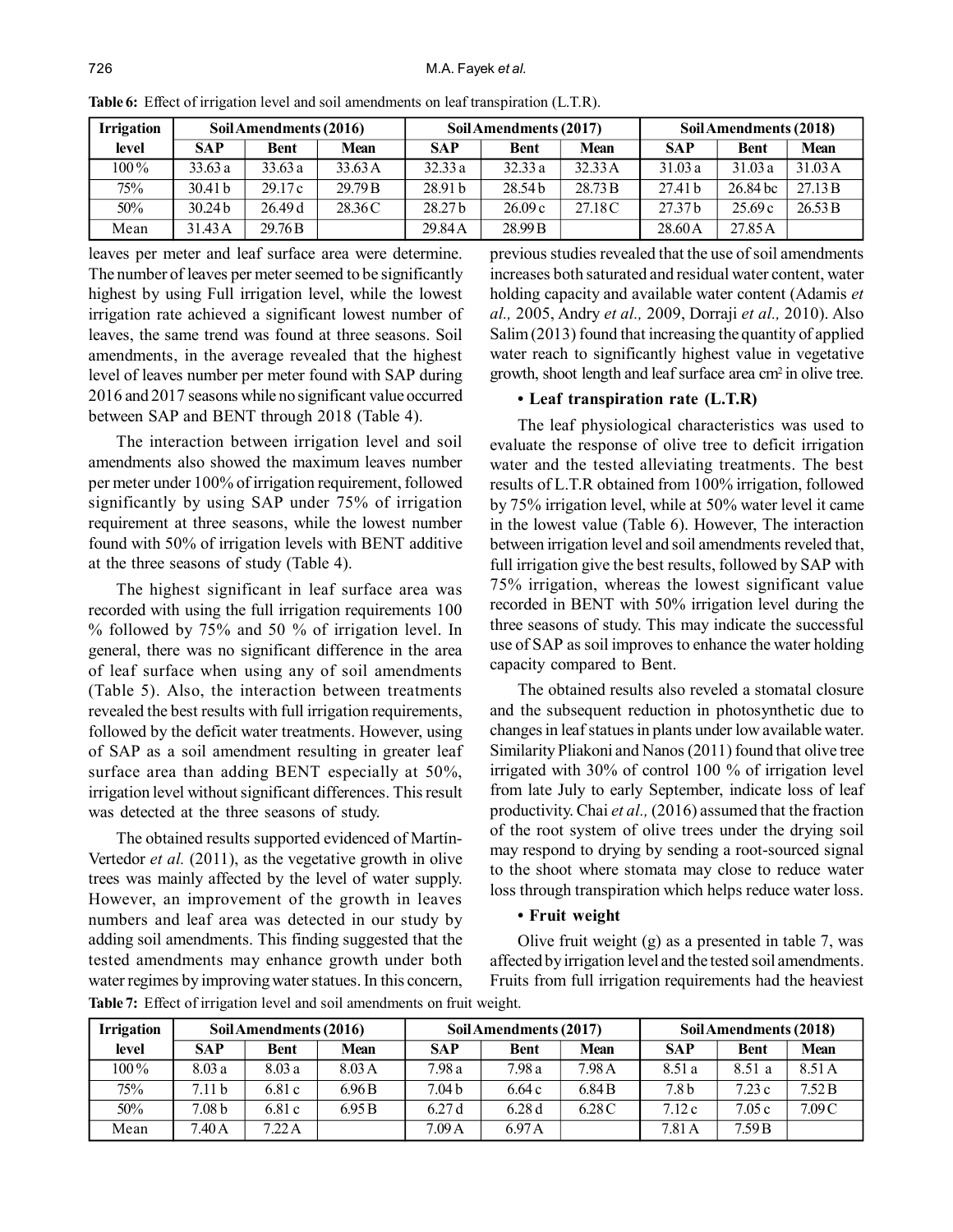| <b>Irrigation</b> |                    | Soil Amendments (2016) |             |                     | Soil Amendments (2017) |             | Soil Amendments (2018) |                    |             |  |
|-------------------|--------------------|------------------------|-------------|---------------------|------------------------|-------------|------------------------|--------------------|-------------|--|
| level             | <b>SAP</b>         | <b>Bent</b>            | <b>Mean</b> | <b>SAP</b>          | <b>Bent</b>            | <b>Mean</b> | <b>SAP</b>             | <b>Bent</b>        | <b>Mean</b> |  |
| $100\%$           | 35.00 <sub>b</sub> | 35.00 <sub>b</sub>     | 35.00 B     | 40.67 <sub>bc</sub> | 40.67 <sub>bc</sub>    | 40.67 AB    | 10.00c                 | 10.00c             | 10.00B      |  |
| 75%               | 47.00a             | 31.25d                 | 39.13A      | 44.20a              | 40.08c                 | 42.14A      | 23.50a                 | 18.00 <sub>b</sub> | 20.75A      |  |
| 50%               | 37.58b             | 30.50d                 | 34.04 B     | 41.77 b             | 38.10d                 | 39.93 B     | 1.14 d                 | 2.43d              | 1.79C       |  |
| Mean              | 39.86A             | 32.25 B                |             | 42.21 A             | 39.62 <sub>B</sub>     |             | 1.55 A                 | 1014A              |             |  |

**Table 8:** Effect of irrigation level and soil amendments on yield (kg/tree).

weight, followed by 75% irrigation level, meanwhile the lowest fruit weight was obtained in 50% of irrigation level at 2017 and 2018 seasons. SAP soil amendment gave higher fruit weight then Bent amendments but the difference was only significant at the third season (2018).

Interaction between Irrigation level and amendments recorded a significant higher of fruit weight at 100 % irrigation requirement in the three seasons, followed by SAP then BENT with 75% irrigation level respectively. Meanwhile, no significant difference were detected between the two soil amendments at 50% irrigation requirement on the second and third seasons of the study (2017 and 2018).

These results are in line with Moriana *et al.,* (2007) whereas the fruit weight decreased drastically in response to the level of water stress. Gucci *et al.,* (2009) and Lodolini *et al.*, (2011) revealed that severe water stress affects mesocarp weight, in both cell size and number, in olive fruits since photo assimilate synthesis and partitioning were more limited by water stress rather than by competition among sinks. In this scenario, there is a greater dependency on irrigation to achieve higher yields, despite olive trees being young and with high levels of crop load.

## **• Yield (kg /tree)**

As shown in table 8, it has been stated that SAP amendments with 75% of irrigation level affected the yield (kg) during the three seasons and gave a significant higher values compared with all of the treatments including full irrigation level.

On the opposite by using BENT amendment yielding was inferior at either tested level of irrigation. At the third season (2018) yielding of olive trees was greatly reduced that may due to the effect of high temperature prevailing at the period of floral initiation that have affect at bud differentiation process. Therefore, the present results may indicate the favorable effect of using SAP amendments at 75% to restrict the deleterious effect of high temperature on flowering and yield of olive tree even at full irrigation.

These results support the observations indicated by (Malik and Bradford, 2006, Malik and Perez, 2011), demonstrating that 30°C temperatures inhibit floral initiation and bud break, even when sufficient chilling occurred. Moreover, Caruso *et al*., (1995) during their studies on inflorescence structure and fertility of several olive cultivars recorded years to year's variations due to climatic effect. Also, Yield per tree varied according to cultivar and season (Fouad *et al.,* 1992, El-Sayed, 2014), fertilization and irrigation (El-Gmaal, 2008).

# **• Olive oil yield per tree**

Oil yield is an important indicator of producer profit and the cost of water for irrigation needs to be measured against increased yield with more water (Mailer and Ayton, 2011). The results showed a significant increase in olive oil yield as results to add SAP to the soil at the stats of experiments. Moreover, Irrigation level at 75 % with added SAP soil amendments gave the significant highest olive oil yield at the three seasons even compared with 100% irrigation level. Meanwhile the lowest oil yield found in 50% irrigation level with BENT (Table 9).

Oil content was directly related to the amount of water received. as detected by Girona *et al.,* (2002) and Grattan *et al.,* (2006) with summer irrigation deficits. Martín -Vertedor *et al.,* (2011) and Naor *et al.,* (2013), indicated the impact of water stress on oil yield and quality increases with crop load. Also, Beyá-Marshall *et al.,* (2018) showed that, oil content and yield were reduced by 54% and 50% for each MPa and effect was intensified as crop load increased.

**Table 9:** Effect of irrigation level and soil amendments on total oil yield per tree (kg/tree).

| <b>Irrigation</b> | Soil Amendments (2016) |             |        |                   | Soil Amendments (2017) |                 | Soil Amendments (2018) |                   |             |
|-------------------|------------------------|-------------|--------|-------------------|------------------------|-----------------|------------------------|-------------------|-------------|
| level             | <b>SAP</b>             | <b>Bent</b> | Mean   | <b>SAP</b>        | <b>Bent</b>            | <b>Mean</b>     | <b>SAP</b>             | <b>Bent</b>       | <b>Mean</b> |
| $100\%$           | 4.16c                  | 4.16c       | 4.16C  | 5.03 <sub>b</sub> | 5.03 <sub>b</sub>      | $5.03\text{ A}$ | 1.24c                  | 1.24c             | 1.24B       |
| 75%               | 6.48 a                 | 3.69d       | 5.09A  | 5.20a             | 4.47 c                 | 4.84 B          | 3.02a                  | 2.09 <sub>b</sub> | 2.56A       |
| 50%               | 5.12 <sub>b</sub>      | 3.63d       | 4.38 B | 4.01 <sub>d</sub> | 3.68 <sub>e</sub>      | 3.85 C          | 0.13d                  | 0.27d             | 0.20C       |
| Mean              | 5.25 A                 | 3.83B       |        | 4.75A             | 4.39 B                 |                 | .46A                   | 1.20B             |             |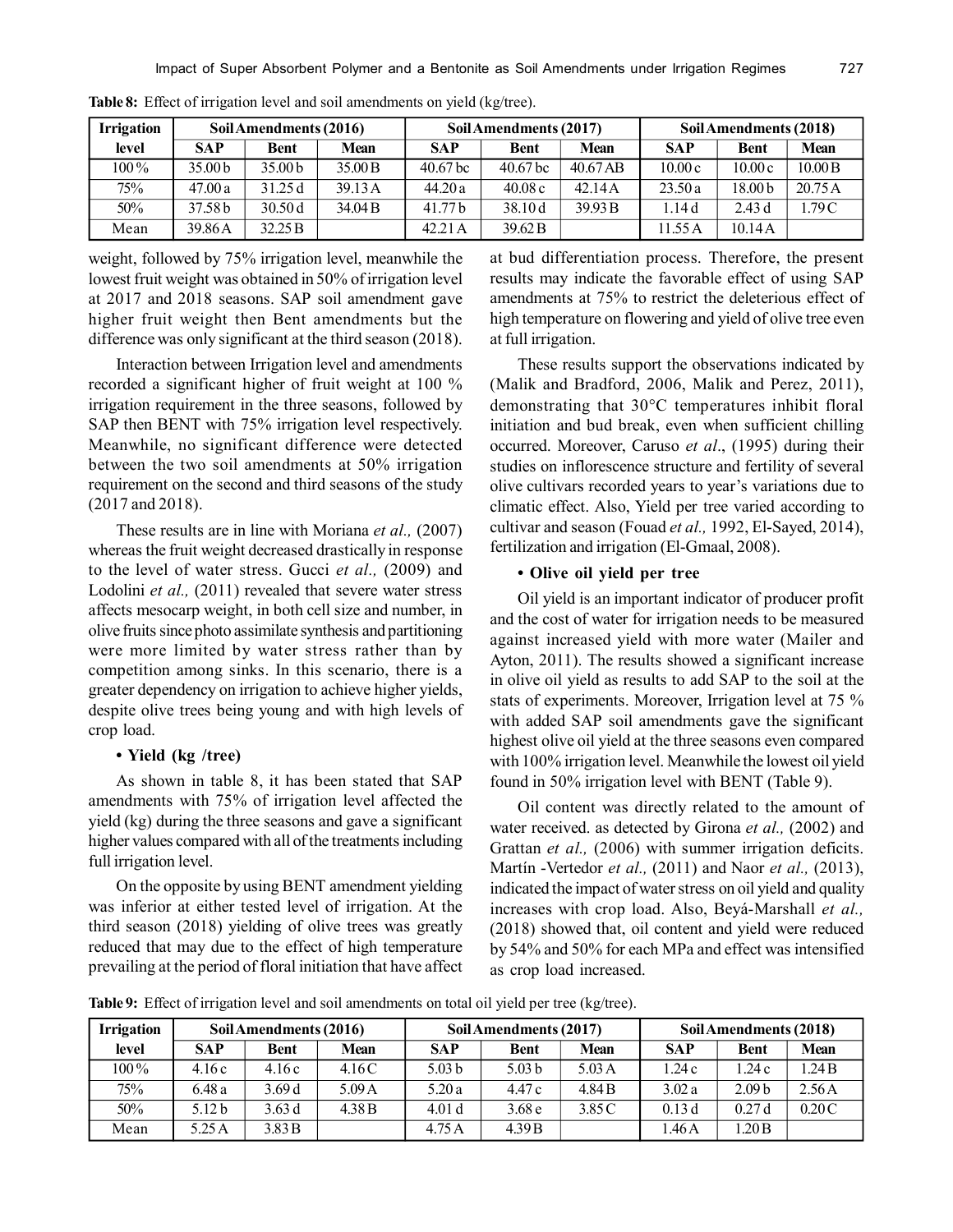| <b>Irrigation</b> |            | Soil Amendments (2016) |             |            | Soil Amendments (2017) |             | Soil Amendments (2018) |                    |             |  |
|-------------------|------------|------------------------|-------------|------------|------------------------|-------------|------------------------|--------------------|-------------|--|
| level             | <b>SAP</b> | <b>Bent</b>            | <b>Mean</b> | <b>SAP</b> | <b>Bent</b>            | <b>Mean</b> | <b>SAP</b>             | <b>Bent</b>        | <b>Mean</b> |  |
| $100\%$           | 143.1 d    | 143.1 d                | 143.1 C     | 18.29a     | 18.29 a                | 18.29 A     | 62.88 d                | 62.88 d            | 62.88 C     |  |
| 75%               | '71.0b     | 166.2 c                | 168.6B      | 17.66 c    | 17.11 e                | 17.39 C     | 64.42 c                | 64.83 <sub>b</sub> | 64.63 A     |  |
| 50%               | 185.1 a    | 165.3c                 | 175.2A      | 17.44 d    | 18.01 b                | 17.73 B     | 65.55 a                | 62.54d             | 64.04 B     |  |
| Mean              | 166.4 A    | 158.2B                 |             | 17.80A     | 17.80 A                |             | 64.28 A                | 63.42 B            |             |  |

**Table 10:** Effect of irrigation level and soil amendments on oil composition.

## **• Oil composition**

Data shown in table 10, illustrate the effect of investigated regime and tested amendments on oil quality of Picual olive, Reduction of irrigation levels increased polyphenols content in olive oil, The present results also revealed significant increase in oil polyphenols content due to add SAP to the soil.

Regarding interaction between the treatments, the highest polyphenol content was found in 50% irrigation level with SAP amendment, followed by 75% irrigation with SAP additive; meanwhile the lowest value recorded in full irrigation requirement.

The mainly saturated fatty acid in olive oil is palmitic, The highest content of palmitic acid obtain in oil of full irrigation treatment 100 %. On the opposite, at both tested water regimes (75% and 50%) a significant reduction in palmatic acid was detected. The highest reduction of palmatic acid was recorded in 75% and 50% irrigation levels with BENT and SAP soil additive respectively, However, there is no significant difference was found between two amendments.

Oleic acid as the major monounsaturated fatty acids in all olive oils was determined in the present study. It was at the highest level at 75% irrigation level, followed by 50% irrigation requirements; meanwhile the lowest value found in full irrigation 100 % treatment. The results also showed a significant increase in oleic acid as results to add SAP to the soil.

With respect to interaction between treatments, oleic acid content recorded highest value in 50 % irrigation level with SAP soil amendments, followed by 75% irrigation level with added BENT soil additives. In contrast the lowest value was apparently detected in Full irrigation (control treatment).

Concerning olive oil quality, Virgin olive oils contains phenolic substances responsible for their stability against oxidation (Del Carlo *et al.*, 2004). Our results are supported by that detected by Servilli *et al*., (2007) and Romero *et al.,* (2002). They observed a clear reduction of total phenol content in response to the increase of water supply. More recently, Caruso *et al.,* (2014) noted that olive trees with high water status yielded oils with lower concentrations of total phenols comparing with oils

from severely stressed trees. Polyphenol content is important for the fruit pungency but also for increased shelf life as illustrated by the induction time. Water reduction may be utilized to improve antioxidant activity in olives and to produce longer shelf life oil (Mailer and Ayton, 2011).

# **Conclusion**

Our results illustrated that adding soil amendments with 75% of irrigation level gave a result of the approach to full irrigation level in vegetative growth. Adding of super absorbent polymer had a positive effect in leaf transpiration, since increase in yield and had a good olive fruit weight. Regarding to olive quality composition SAP gave the best quality rather than BENT. In conclusion adding super absorbent polymer could save reduce irrigation by at least 25%.

# **References**

- Adamis, Z. and R.B. Williams (2005). Bentonite, kaolin and selected clay minerals. Environmental Health Criteria 231. World Health Organization Geneva. ISBN 92 4 157231 0.
- Ahmed, F.F. and M.H. Morsy (1999). A new method for measuring leaf area in different fruit species. *Minia J. Agri. Res and Develop*., **(19):** 97-105
- Altarawneh, A.A.A. (2012). Impact of Soil Amended Superabsorbent Polymers on the Efficiency of Irrigation Measures in Jordanian Agriculture. Ph.D. Thesis, Fac, Lebenswissenschaften, Germany.
- Andry, H., T. Yamamoto, T. Irie, S. Moritani, M. Inoue and H. Fujiyama (2009). Water retention, hydraulic conductivity of hydrophilic polymers in sandy soil as affected by temperature and water quality. *Journal of Hydrology.*, **373(1-2):** 177-183.
- AOAC (2000). Official Methods of Analysis. 17<sup>th</sup> Edition, The Association of Official Analytical Chemists, Gaithersburg, MD, USA.
- Bedbabis, S., M.L. Clodoveo, B.B. Rouina and M. Boukhris (2010). Influence of irrigation with moderate saline water on "chemlali" extra virgin olive oil composition and quality. *Journal of food quality.*, **33(2):** 228-247.
- Berenguer, M.J., P.M. Vossen, S.R. Grattan, J.H. Connell and V.S. Polito (2006). Tree irrigation levels for optimum chemical and sensory properties of olive oil. *Hort. Science.*, **41(2):** 427-432.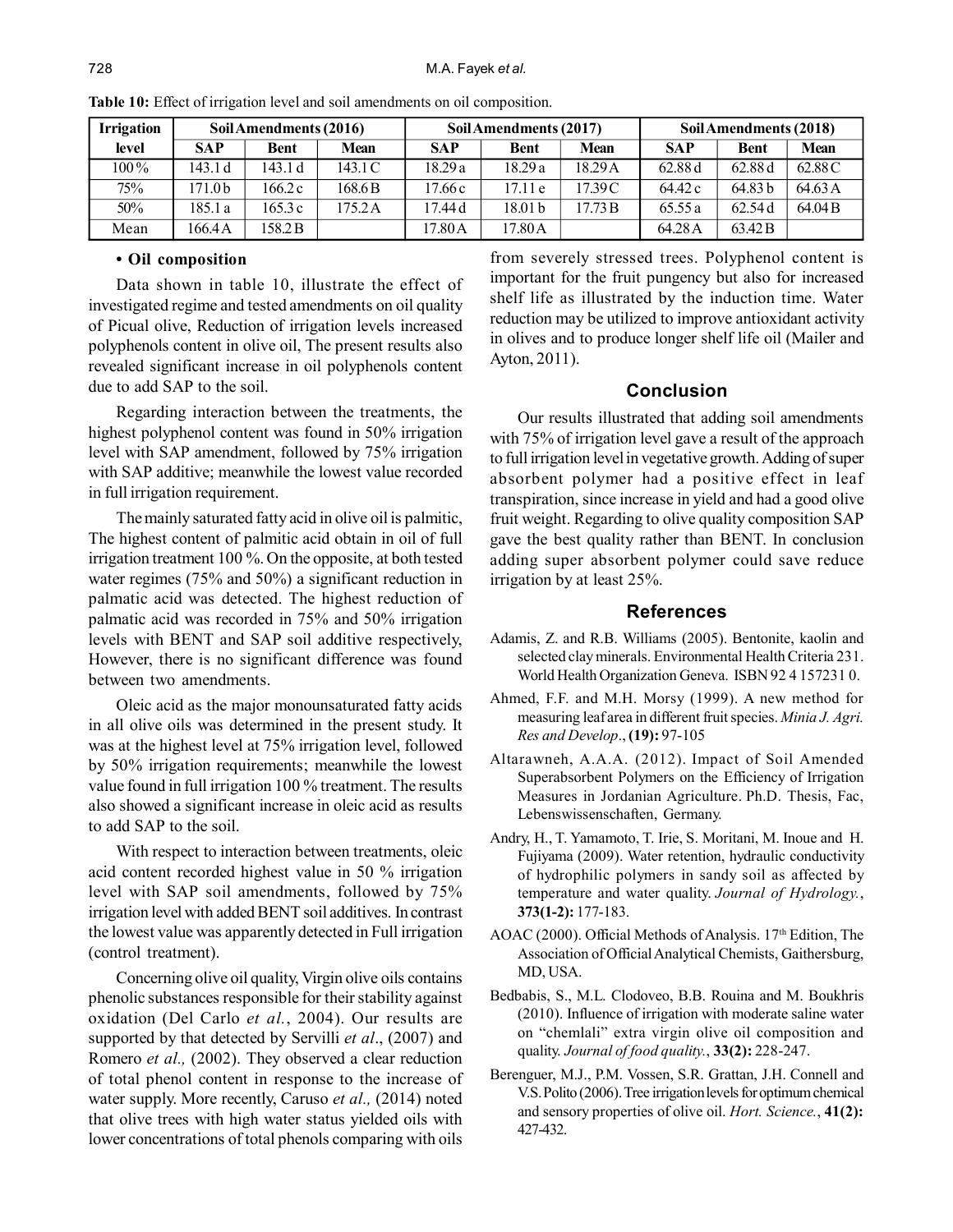- Beyá-Marshall, V., J. Herrera, T. Fichet, E.R. Trentacoste and C. Kremer (2018). The effect of water status on productive and flowering variables in young 'Arbequina' olive trees under limited irrigation water availability in a semiarid region of Chile. *Horticulture, Environment and Biotechnology.*, **59(6):** 815-826.
- Bhardwaj, A., I. Shainberg, D. Goldstein, D. Warrington and G. J. Levy (2007). Water retention and hydraulic conductivity of cross-linked polyacrylamides in sandy soils. *Soil Science Society of America Journal.*, **71(2):** 406-412.
- Caruso, G., R. Gucci, S. Urbani, S. Esposto, A. Taticchi, I. Di Maio, R. Selvaggini and M. Servili (2014). Effect of different irrigation volumes during fruit development on quality of virgin olive oil of *cv*. Frantoio. *Agricultural water management.*, **134:** 94-103.
- Caruso, T., A. Motisi, F. Baone, F. Sottile and F.G. Crescimanno (1995). Inflorescence structure and fertility of several olive cultivars of the Sicilian germplasm, year to year variation and climatic relationships. Olea. 9<sup>th</sup> consultation, FAO Inter-Regional cooperative research network on olives.
- Chai, Q., Y. Gan, C. Zhao, H.L. Xu, R.M. Waskom, Y. Niu and K.H. Siddique (2016). Regulated deficit irrigation for crop production under drought stress. A review. *Agronomy for Sustainable Development.*, **36(1):** 3.
- Chehab, H., M. Tekaya, B. Mechri, A. Jemai, M. Guiaa, Z. Mahjoub, D. Boujnah, S. Laamari, B. Chihaoui, H. Zakhama, and M. Hammami (2017). Effect of the Super Absorbent Polymer Stockosorb® on leaf turgor pressure, tree performance and oil quality of olive trees *cv*. Chemlali grown under field conditions in an arid region of Tunisia. *Agricultural water management.*, **192:** 221-231.
- Croker, J., R. Poss, C. Hartmann and S. Bhuthorndharaj (2004). Effects of recycled bentonite addition on soil properties, plant growth and nutrient uptake in a tropical sandy soil. *Plant Soil.*, **267:** 155-163.
- Del Carlo M., G. Sacchetti, C. Di Mattia., D. Compagnone, D. Mastrocola, L. Liberatore and A. Cichelli. (2004). Contribution of the Phenolic Fraction to the Antioxidant Activity and Oxidative Stability of Olive Oil. *Journal of agricultural and food chemistry*., **52:** 4072-4079.
- Ding, S.L., Y.Z. Sun, C.N. Yang and B.H. Xu (2009). Removal of copper from aqueous solutions by bentonites and the factors affecting it. *Min. Sci. Technol*., **19:** 489-492.
- Dorraji, S.S., A. Golchin and A. Ahmadi (2010). The effects of hydrophilic polymer and soil salinity on corn growth in sandy and loamy soils. *Clean-Soil, Air, Water.*, **38(7):** 584- 591.
- Duncan, D.B. (1955). Multiple ranges and mutable taste. *Biometrice.*, **11:** 1-24.
- El-Gmaal, O.H. (2008). Effect of fertigation on olive trees productivity under mid north SINAI condition. Ph.D. Thesis, Fac. Of Agric. Cairo Univ. Egypt.
- El-Sayed, S.M. (2014). Bio morphological characterization of some local olive oil clones compared with world cultivars.

M.Sc. Thesis, Fac. Of Agric. Cairo Univ. Egypt.

- Farag, A.A., A.A. Eltaweel, S.H. Abd-Elrahman, A.A. Ali and M.S.M. Ahmed (2017). Irrigation Regime and Soil Conditioner to Improve Soil Properties and Pomegranate Production in Newly Reclaimed Sandy Soil. *Asian Journal of Soil Science and Plant Nutrition.*, **1(2):** 1-18.
- Fouad, M.M., A.K. Omima and M. El.Said (1992). Comparative studies on flowering fruit set and yield of some Olive Cultivars under Giza, Conditions. *Egypt J. Appl. Sci*., **7:** 630-644.
- Girona, J., M. Luna, A. Arbonés, M. Mata, J. Rufat and J. Marsal (2002). Young olive trees responses (*Olea europaea*, *cv* "Arbequina") to different water supplies. Water function determination. *Acta horticulturae*., **586:** 277-280.
- Grattan, S., M.J. Berenguer, J. Connell, V. Polito and P. Vossen (2006). Olive oil production as influenced by different quantities of applied water. *Agric Water Manag.,* **85:** 133-140.
- Gucci, R., E.M. Lodolini and H.F. Rapoport (2009). Water deficitinduced changes in mesocarp cellular processes and the relationship between mesocarp and endocarp during olive fruit development. *Tree physiology.*, **29(12):** 1575-1585.
- Hüttermann, A., M. Zommorodi and K. Reise (1999). Addition of SAPs to prolong the survival of *Pinus halepensis* seedlings subjected to drought. *Soil and Tillage Research.*, **50:** 295-304.
- Inglese, P., F. Famiani, F. Galvano, M. Servili, S. Esposto and S. Urbani (2011). 3 Factors Affecting Extra-Virgin Olive Oil Composition. *Horticultural reviews*, **38:** 83-147.
- International Olive Council (2013). Trade standard applying to olive oils and olive-pomace oil. COI/T.15/NC No 3/Rev. 7.
- Lodolini, E.M., R. Gucci and H.F. Rapoport (2011). Interaction of crop load and water status on growth of olive fruit tissues and mesocarp cells. *Acta horticulturae.*, **924:** 89-93.
- Mailer, R. and J. Ayton (2011). Effect of Irrigation and Water Stress on Olive Oil Quality and Yield Based on a Four Year Study. Olive Irrigation and Oil Quality. *Acta horticulturae.*, **888:** 63-72.
- Malik, N.S. and J.M. Bradford (2006). Regulation of flowering in 'Arbequina' olives under non-chilling conditions: The effect of high daytime temperatures on blooming. *Journal of Food Agriculture and Environment.,* **4(2):** 283-286.
- Malik, N.S. and J.L. Perez (2011). The effect of high temperature interruptions during inductive period on the extent of flowering and on metabolic responses in olives (*Olea europaea* L.). *Scientia horticulturae.*, **129(2):** 207-212.
- Martín-Vertedor, A.I., J.M.P. Rodríguez, H.P. Losada and E.F. Castiel (2011). Interactive responses to water deficits and crop load in olive (*Olea europaea* L., *cv*. Morisca). II: Water use, fruit and oil yield. *Agricultural Water Management*, **98(6):** 950-958.
- Mohie El Din, M.O. and A.M. Moussa (2016). Water management in Egypt for facing the future challenges. *Journal of*